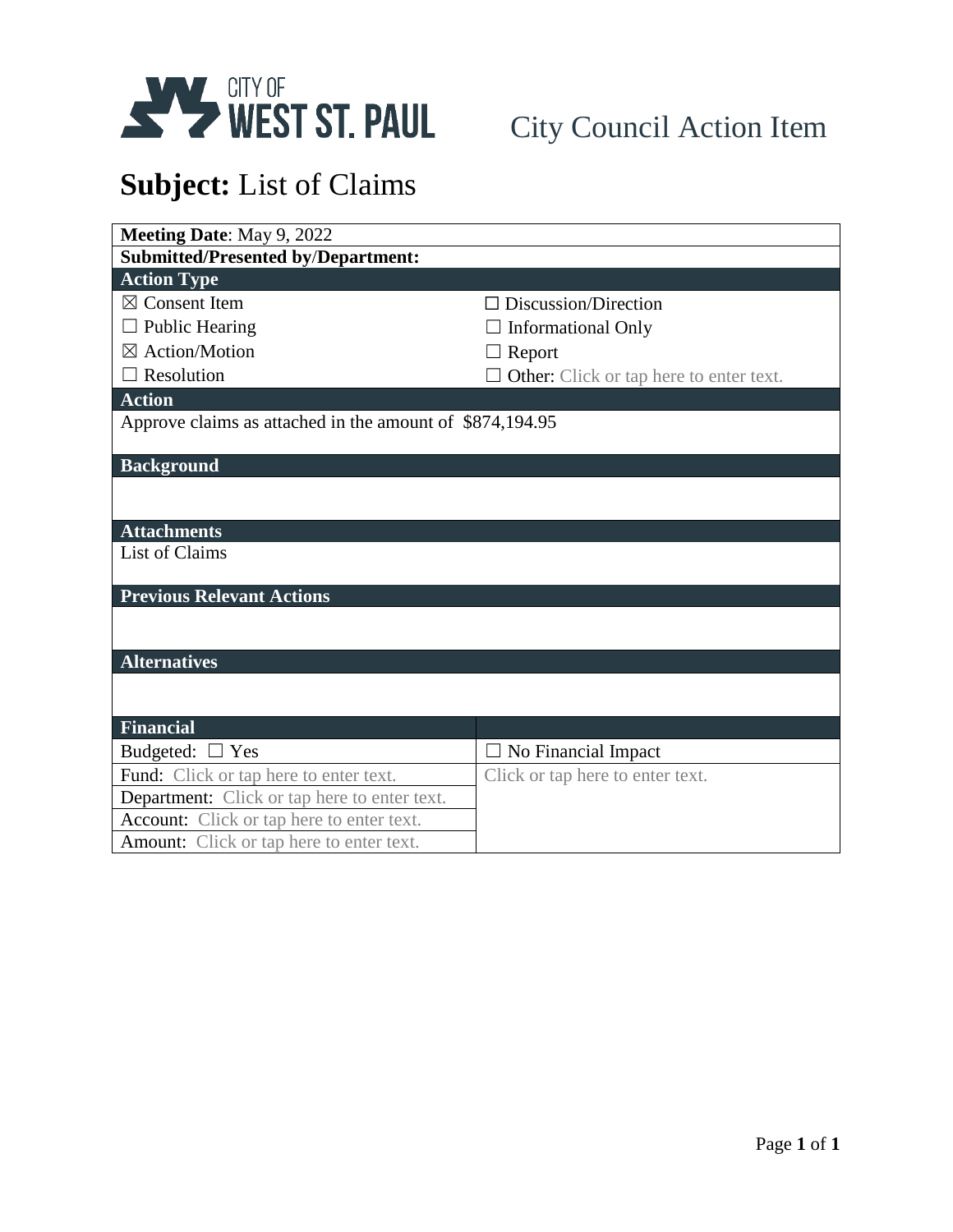### **CITY OF WEST ST PAUL**

Summary of List of Claims Council Meeting of May 9, 2022

### PAYROLL CHECK REGISTER:

Payroll Period 4/18/22 - 5/1/22 Date Paid 5/6/2022 Direct Deposit \$172,000.97

Payroll Period Date Paid Direct Deposit

TOTAL NET PAYROLL TOTAL NET PAYROLL TOTAL NET PAYROLL TOTAL STATES AND STATES OF THE STATES OF THE STATES OF THE STATES OF THE STATES OF THE STATES OF THE STATES OF THE STATES OF THE STATES OF THE STATES OF THE STATES OF T

#### DISBURSEMENT CHECK REGISTER:

| Checks      | 136814 - 136895 | \$439,552.72 |
|-------------|-----------------|--------------|
| <b>EFTS</b> | 1721 - 1737     | \$262,641.26 |

TOTAL DISBURSEMENT CHECKS **TOTAL REGISTS AND STATES** \$702,193.98

### **TOTAL PAYROLL, DISBURSEMENTS, ACH AND WIRE TRANSFERS** \$874,194.95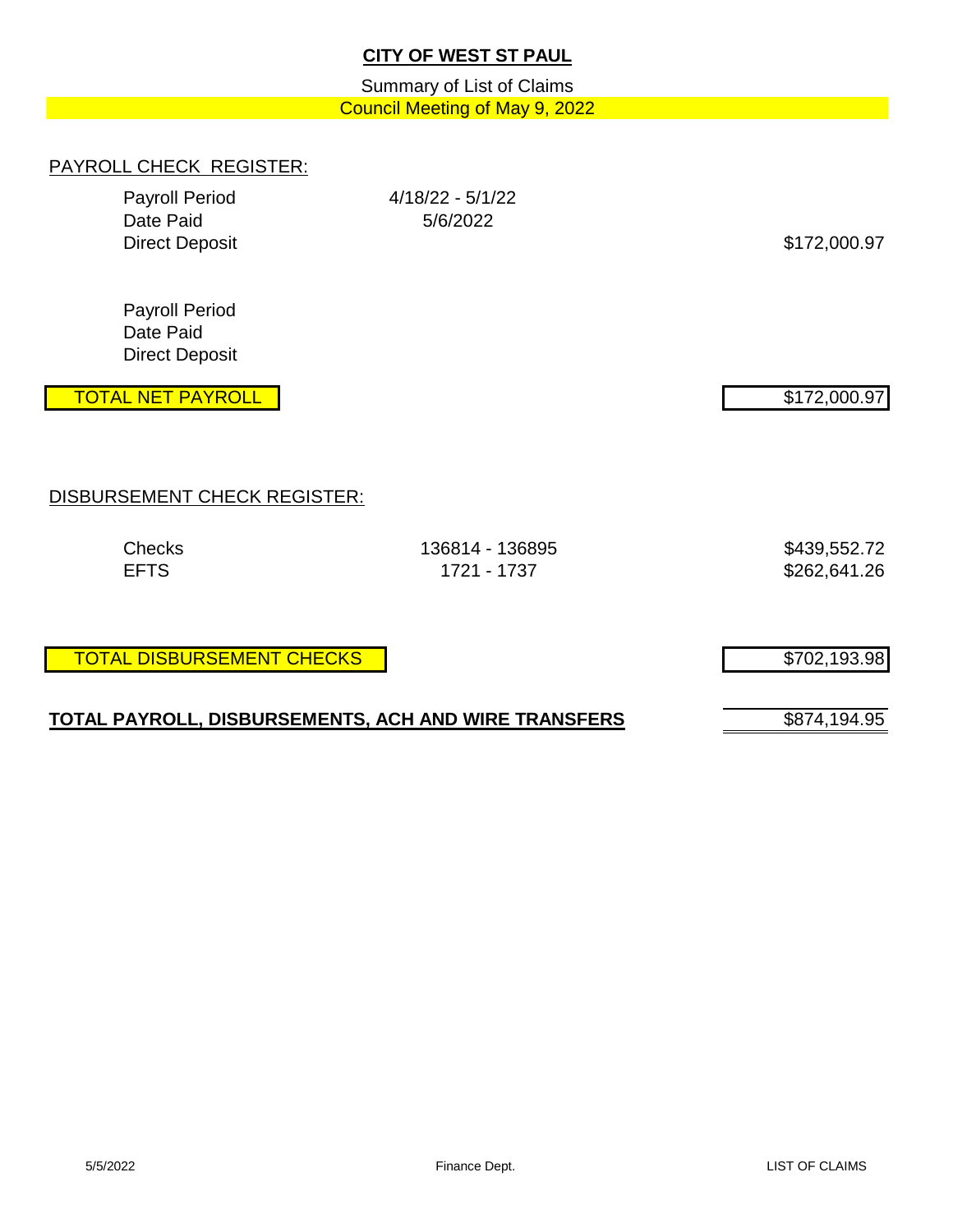### **City of W.S.P.**

## **Payment Register**

### **From Payment Date: 4/25/2022 - To Payment Date: 5/9/2022**

|                                          |             |                                      | <b>Transaction</b> |
|------------------------------------------|-------------|--------------------------------------|--------------------|
| <b>Number</b><br>AP-1 - Accounts Payable | <b>Date</b> | Payee Name                           | <b>Amount</b>      |
| Check                                    |             |                                      |                    |
| 136814                                   | 04/26/2022  | <b>LMCIT - CLAIMS</b>                | \$350.27           |
| 136815                                   | 04/26/2022  | <b>LMCIT - CLAIMS</b>                | \$2,000.00         |
| 136816                                   | 05/09/2022  | A R I MECHANICAL                     | \$379.00           |
| 136817                                   | 05/09/2022  | AMAZON BUSINESS                      | \$730.88           |
| 136818                                   | 05/09/2022  | <b>AUTOMATIC SYSTEMS</b>             | \$392.15           |
| 136819                                   | 05/09/2022  | AXON ENTERPRISE, INC                 | \$2,347.47         |
| 136820                                   | 05/09/2022  | <b>BOLTON &amp; MENK INC</b>         | \$478.00           |
| 136821                                   | 05/09/2022  | BRUCE NELSON PLUMBING & HEATING      | \$358.82           |
| 136822                                   | 05/09/2022  | <b>CENTURYLINK</b>                   | \$368.31           |
| 136823                                   | 05/09/2022  | <b>CINTAS CORPORATION</b>            | \$128.34           |
| 136824                                   | 05/09/2022  | <b>CIRCUIT WORKS</b>                 | \$9,976.00         |
| 136825                                   | 05/09/2022  | <b>CIVICPLUS</b>                     | \$3,500.00         |
| 136826                                   | 05/09/2022  | <b>CORNWELL TOOLS</b>                | \$55.42            |
| 136827                                   | 05/09/2022  | CORPORATE MARK INC                   | \$24.00            |
| 136828                                   | 05/09/2022  | CUB FOODS - WEST ST PAUL             | \$62.28            |
| 136829                                   | 05/09/2022  | <b>CULLIGAN</b>                      | \$65.91            |
| 136830                                   | 05/09/2022  | DAKOTA COMMUNICATIONS CENTER         | \$49,553.00        |
| 136831                                   | 05/09/2022  | <b>DELL MARKETING</b>                | \$3,919.08         |
| 136832                                   | 05/09/2022  | DG MINNESOTA CS 2021, LLC            | \$3,030.68         |
| 136833                                   | 05/09/2022  | DRAIN BUSTERS                        | \$525.00           |
| 136834                                   | 05/09/2022  | ECO PROMOTIONAL PRODUCTS, INC        | \$1,456.67         |
| 136835                                   | 05/09/2022  | ELROY'S ELECTRIC SERVICE             | \$997.59           |
| 136836                                   | 05/09/2022  | EMERGENCY AUTOMOTIVE TECH            | \$2,226.25         |
| 136837                                   | 05/09/2022  | <b>FARMERS MILL &amp; ELEVATER</b>   | \$897.66           |
| 136838                                   | 05/09/2022  | <b>FERRELLGAS</b>                    | \$72.99            |
| 136839                                   | 05/09/2022  | FLEXIBLE PIPE TOOL COMPANY           | \$433.75           |
| 136840                                   | 05/09/2022  | <b>GENERAL SECURITY SERVICES</b>     | \$154.20           |
| 136841                                   | 05/09/2022  | <b>GERTENS GREENHOUSE</b>            | \$99.67            |
| 136842                                   | 05/09/2022  | <b>GOPHER STATE ONE-CALL</b>         | \$349.65           |
| 136843                                   | 05/09/2022  | <b>GUARDIAN SUPPLY LLC</b>           | \$401.94           |
| 136844                                   | 05/09/2022  | HINDERSCHEID/JOHN                    | \$110.06           |
| 136845                                   | 05/09/2022  | <b>HOLIDAY STATION STORES</b>        | \$30.50            |
| 136846                                   | 05/09/2022  | HUEBSCH                              | \$776.88           |
| 136847                                   | 05/09/2022  | <b>INNOVATIVE BASEMENT AUTHORITY</b> | \$146.24           |
| 136848                                   | 05/09/2022  | INNOVATIVE OFFICE SOLUTIONS, LLC     | \$39.26            |
| 136849                                   | 05/09/2022  | <b>INVER GROVE FORD</b>              | \$187.81           |
| 136850                                   | 05/09/2022  | KIMLEY-HORN & ASSOCIATES, INC        | \$74,379.21        |
| 136851                                   | 05/09/2022  | KREMER SERVICES, LLC                 | \$312.20           |
| 136852                                   | 05/09/2022  | LAMBERT, MARK                        | \$628.00           |
| 136853                                   | 05/09/2022  | LAWSON PRODUCTS INC                  | \$867.57           |
| 136854                                   | 05/09/2022  | LOWE, MICHAEL                        | \$1,098.15         |
| 136855                                   | 05/09/2022  | MPCA                                 | \$304.65           |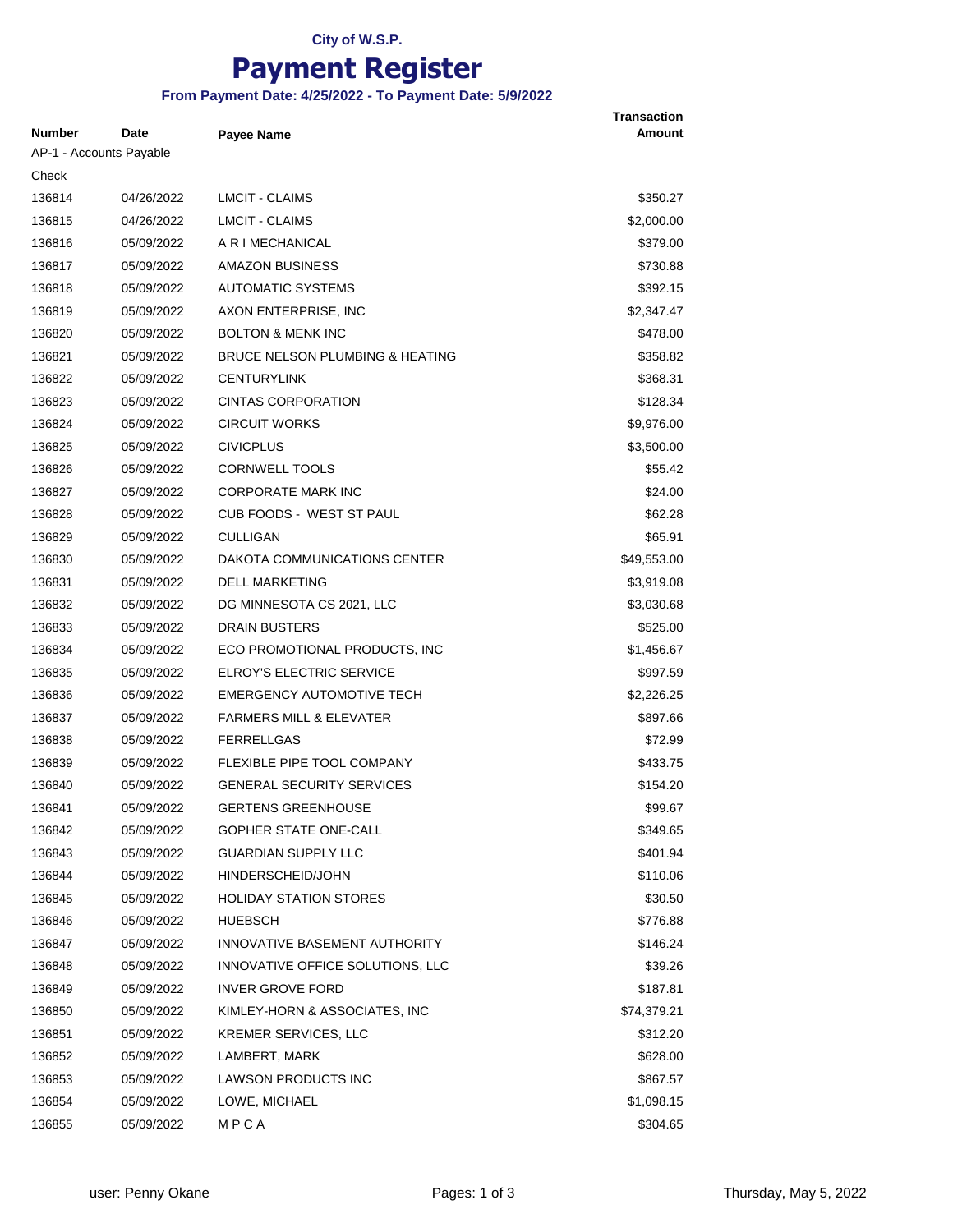### **Payment Register**

|                    |            | From Payment Date: 4/25/2022 - To Payment Date: 5/9/2022 |              |
|--------------------|------------|----------------------------------------------------------|--------------|
| 136856             | 05/09/2022 | MANSFIELD OIL COMPANY OF GAINESVILLE, INC                | \$21,059.84  |
| 136857             | 05/09/2022 | MCMULLEN INSPECTIONS, INC                                | \$13,884.80  |
| 136858             | 05/09/2022 | <b>MENARDS</b>                                           | \$253.21     |
| 136859             | 05/09/2022 | <b>MENDOTA HEIGHTS/CITY OF</b>                           | \$285.93     |
| 136860             | 05/09/2022 | <b>MINDFUL MUSIC &amp; ARTS LLC</b>                      | \$1,565.00   |
| 136861             | 05/09/2022 | MINGER CONSTRUCTION COMPANY, INC                         | \$118,313.80 |
| 136862             | 05/09/2022 | MINNEAPOLIS OXYGEN CO                                    | \$18.27      |
| 136863             | 05/09/2022 | <b>MN GLOVE</b>                                          | \$278.73     |
| 136864             | 05/09/2022 | <b>MN PLUMBING</b>                                       | \$5.00       |
| 136865             | 05/09/2022 | MN UNEMPLOYMENT INSURANCE FUND                           | \$28,103.95  |
| 136866             | 05/09/2022 | <b>MORRISON CO WARRANTS</b>                              | \$300.00     |
| 136867             | 05/09/2022 | <b>NUSS TRUCK &amp; EQUPMENT</b>                         | \$42.61      |
| 136868             | 05/09/2022 | O'REILLY AUTOMOTIVE, INC                                 | \$427.97     |
| 136869             | 05/09/2022 | OFFICE DEPOT                                             | \$122.90     |
| 136870             | 05/09/2022 | OSENDORF, JOE                                            | \$134.63     |
| 136871             | 05/09/2022 | POWERPLAN/R D O EQUIPMENT                                | \$1,874.38   |
| 136872             | 05/09/2022 | PRO-TEC DESIGN                                           | \$16,018.30  |
| 136873             | 05/09/2022 | QUADIENT                                                 | \$480.00     |
| 136874             | 05/09/2022 | R & R SPECIALTIES                                        | \$101.50     |
| 136875             | 05/09/2022 | RAMSEY COUNTY WARRANTS                                   | \$50.00      |
| 136876             | 05/09/2022 | <b>RENT N SAVE</b>                                       | \$120.00     |
| 136877             | 05/09/2022 | SCHLOMKA SERVICES INC                                    | \$992.62     |
| 136878             | 05/09/2022 | SFDMG, LLC                                               | \$7,057.01   |
| 136879             | 05/09/2022 | SHORT ELLIOTT HENDRICKSON, INC                           | \$131.43     |
| 136880             | 05/09/2022 | <b>SKB ENVIRONMENTAL</b>                                 | \$1,788.27   |
| 136881             | 05/09/2022 | <b>ST CROIX COLLISION</b>                                | \$3,124.59   |
| 136882             | 05/09/2022 | ST PAUL REGIONAL WATER SERVICE                           | \$36,746.57  |
| 136883             | 05/09/2022 | TAYLOR PRINT IMPRESSIONS                                 | \$939.39     |
| 136884             | 05/09/2022 | <b>TOWMASTER</b>                                         | \$1,550.49   |
| 136885             | 05/09/2022 | TRI STATE BOBCAT INC                                     | \$3,266.30   |
| 136886             | 05/09/2022 | TWIN CITY JANITOR SUPPLY                                 | \$98.80      |
| 136887             | 05/09/2022 | TWIN CITY SAW                                            | \$666.98     |
| 136888             | 05/09/2022 | ULINE SHIPPING SUPPLIES                                  | \$523.39     |
| 136889             | 05/09/2022 | VANGUARD CLEANING SYSTEMS                                | \$3,150.00   |
| 136890             | 05/09/2022 | VIKING AUTOMATIC SPRINKLER CO                            | \$353.00     |
| 136891             | 05/09/2022 | <b>WARNING LITES OF MN</b>                               | \$1,079.90   |
| 136892             | 05/09/2022 | WENZEL PLUMBING & HVAC                                   | \$5.00       |
| 136893             | 05/09/2022 | <b>WOLD ARCHITECTS &amp; ENGINEERS</b>                   | \$4,036.04   |
| 136894             | 05/09/2022 | WSB & ASSOCIATES                                         | \$4,241.25   |
| 136895             | 05/09/2022 | <b>XCEL ENERGY</b>                                       | \$2,145.36   |
| Type Check Totals: |            |                                                          | \$439,552.72 |
| <u>EFT</u>         |            |                                                          |              |
| 1721               | 04/25/2022 | <b>FURTHER</b>                                           | \$3,894.00   |
| 1722               | 04/25/2022 | <b>IRS - PR TAXES</b>                                    | \$54,870.53  |
| 1723               | 04/25/2022 | MISSIONSQUARE RETIREMENT                                 | \$200.00     |
| 1724               | 04/25/2022 | MN CHILD SUPPORT PAYMENT CENTR                           | \$264.00     |